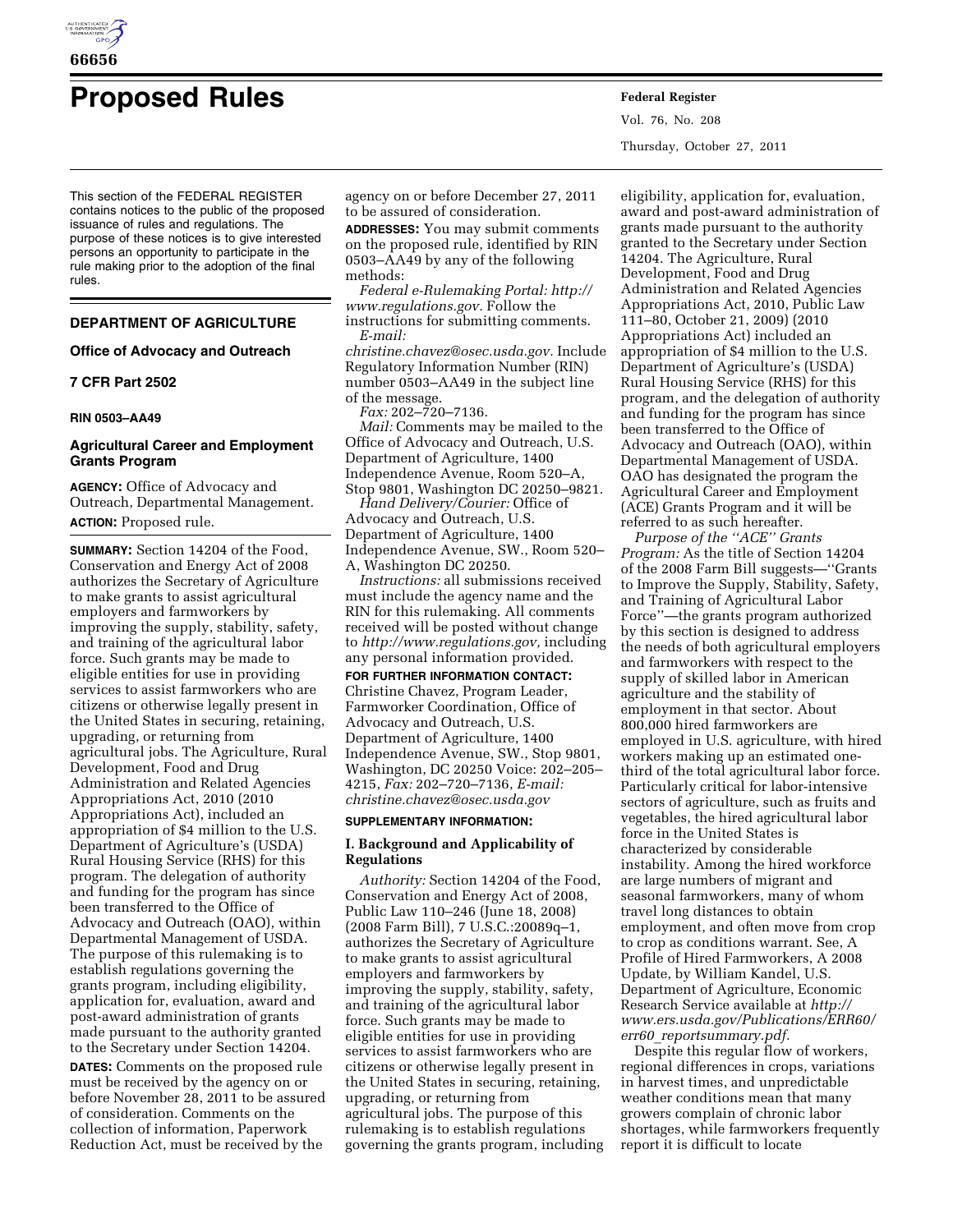employment or obtain sufficient hours of work to earn a living. Unemployment rates among farmworkers generally are double those of other wage and salaried workers and those working in field crops have twice the unemployment rate of livestock workers. Historically, the uncertainty farmworkers have faced as to the availability or duration of work, along with the low wages generally earned by hired farm laborers, has led to many employed in the agricultural labor sector to leave agriculture for employment in other industries. Because of high turnover rates in agricultural employment, it is estimated that 2.0 to 2.5 individual farmworkers fill each job slot in the course of a year. This phenomenon has lead to chronic instability in the labor market and a shortage of skilled and experienced workers.

The ACE grants program is intended to improve the supply of skilled agricultural workers and bring greater stability to the workforce in this sector. This stability will be realized through services specifically designed to assist farmworkers in securing, retaining, upgrading or returning from an agricultural job. Such services include the following:

• Agricultural labor skills development;

• The provision of agricultural labor market information;

• Transportation:

• Short-term housing while in transit to an agricultural worksite;

• Workplace literacy and assistance with English as a second language;

• Health and safety instruction,

including ways of safeguarding the food supply of the United States; and

• Other such services the Secretary deems appropriate.

The training and services offered through the ACE grants program will benefit growers by contributing to the establishment of a more skilled pool of workers. Farmworkers who avail themselves of the training and the other services under the program should have enhanced employment opportunities, with the prospect of obtaining additional hours of work and pay or better paying positions on the farm and expanded promotional opportunities as a result of upgraded skills. Moreover, to the extent greater opportunities exist for farmworkers within the agricultural industry, hired farm laborers will have greater incentives to remain in agriculture and will be less likely to leave farm work for other occupations. Finally, training farmworkers in ways to safeguard the food supply of the United States is intended to benefit not only consumers, but to benefit growers and

farmworkers alike by minimizing disruptions in the agricultural sector due to product contamination. Taken together, the listed services and program goals are intended to promote stability in the workforce and thereby improve the supply of skilled labor across U.S. agriculture.

## **II. Administrative Requirements for the Proposed Rulemaking**

## *A. Executive Orders 12866, 13563, and the Regulatory Flexibility Act*

This proposed rule has been determined to be not significant for the purposes of Executive Order 12866 and, therefore, has been reviewed by the Office of Management and Budget. We have prepared an economic analysis for this rule which is summarized below. The economic analysis provides a costbenefit analysis, as required by Executive Orders 12866 and 13563, and an initial regulatory flexibility analysis that examines the potential economic effects of this proposed rule on small entities, as required by the Regulatory Flexibility Act. Copies of the full analysis are available by contacting the person listed under **FOR FURTHER INFORMATION CONTACT** or on the Regulations.gov Web site (see **ADDRESSES** above for instructions for accessing Regulations.gov). The economic analysis outlines several benefits of this program. The program would provide agricultural employers with access to a more stable and skilled pool of farmworkers and would provide farmworkers with enhanced employment opportunities, such as additional hours of work, better terms and conditions of employment, training, an increase in wages, and more opportunity for advancement. Training farmworkers in ways to safeguard the food supply will benefit not only agricultural employers and farmworkers, but also consumers. The total cost of this program would be \$4 million to taxpayers, most of which would be awarded as grants with a 15 percent maximum that could be used to administer the program.

The Initial Regulatory Flexibility Analysis addresses the expected impact of this program on small entities. It is expected that the majority of the entities eligible for grants will be small. However, OAO does not expect this rule to have a significant economic impact on a substantial number of small entities.

# *C. Paperwork Reduction Act (PRA)*

In accordance with section 3507(d) of the Paperwork Reduction Act of 1995 (44 U.S.C. 3501 *et seq.*), the information collection or recordkeeping requirements included in this proposed rule have been submitted for approval to the Office of Management and Budget (OMB). Please send written comments to the Office of Information and Regulatory Affairs, OMB, *Attention:*  Desk Officer for Departmental Management, Washington, DC 20503. Please state that your comments refer to Docket No. (Insert docket No.). Please send a copy of your comments to: (1) Christine Chavez, Program Leader, Farmworker Coordination, Office of Advocacy and Outreach, U.S. Department of Agriculture, 1400 Independence Avenue, SW., Stop 9801, Washington, DC 20250, *Fax:* 202–720– 7136 *E-mail:* 

*[christine.chavez@osec.usda.gov.](mailto:christine.chavez@osec.usda.gov)* (2) Clearance Officer, OCIO, USDA, room 404–W, 14th Street and Independence Avenue SW., Washington, DC 20250. A comment to OMB is best assured of having its full effect if OMB receives it within 30 days of publication of this proposed rule.

This proposed rule would allow USDA to make grants to assist agricultural employers and farmworkers by improving the supply, stability, safety, and training of the agricultural labor force.

OAO is asking OMB to approve its use of this information collection activity to ensure that it will maximize the utility of information which is created, collected and maintained and minimize both the burden imposed on entities seeking to participate in the program as well as costs to the federal government.

We are soliciting comments from the public concerning our proposed information collection and recordkeeping requirements. These comments will help us:

(1) Evaluate whether the proposed information collection is necessary for the proper performance of our agency's functions, including whether the information will have practical utility;

(2) Evaluate the accuracy of our estimate of the burden on the proposed information collection, including the validity of the methodology and assumptions used;

(3) Enhance the quality, utility, and clarity of the information to be collected; and

(4) Minimize the burden of the information collection on those who are to respond (such as through the use of appropriate automated, electronic, mechanical, or other technological collection techniques or other forms of information technology; e.g., permitting electronic submission of responses).

*Estimate of burden:* Public reporting burden for this collection of information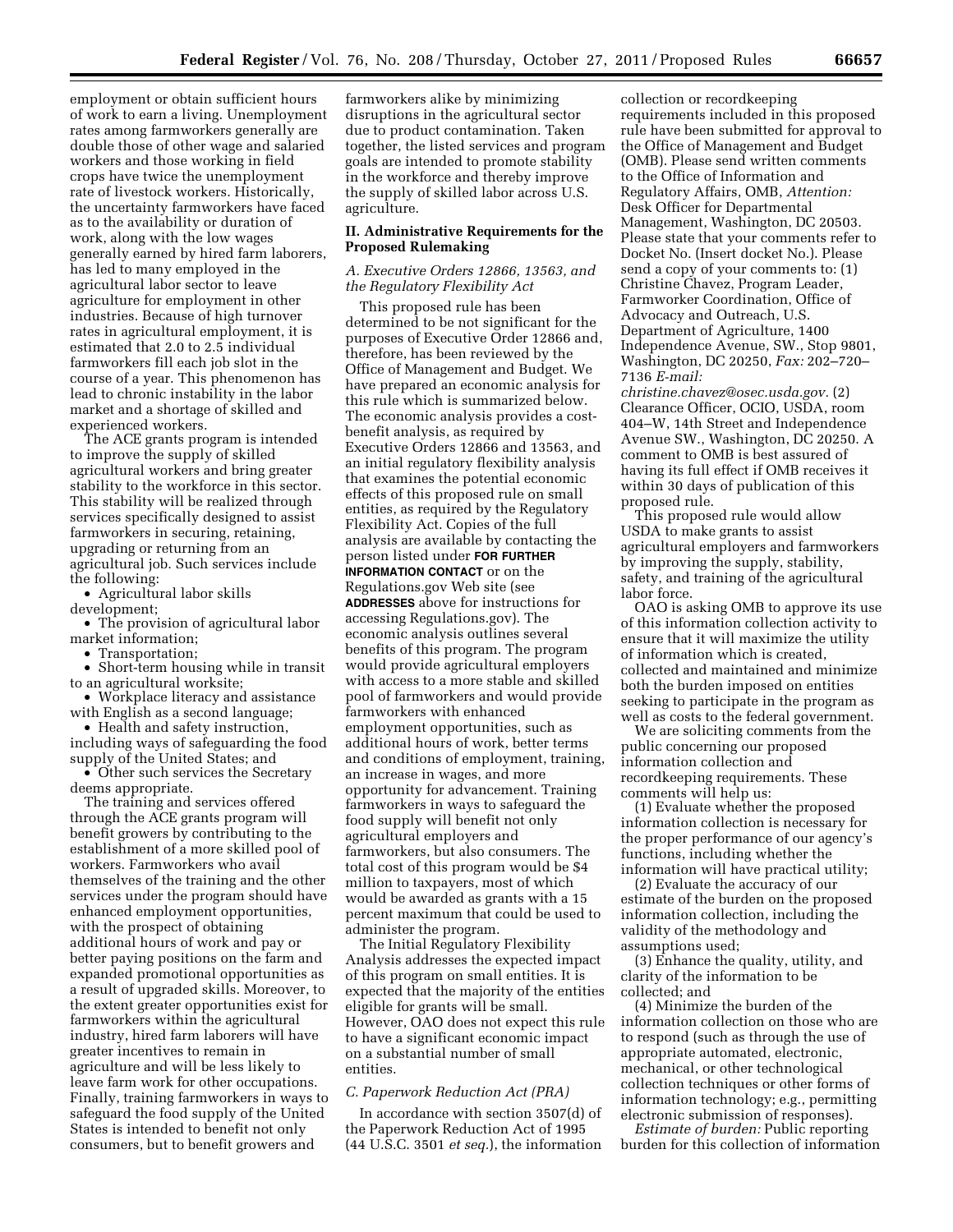is estimated to average 1 hour per response.

(1) *Respondents:* Not-for-profit institutions or a consortium which includes a non-profit organization(s) and one or more of the following: Agribusinesses, State and local governments, agricultural labor organizations,

*Estimated annual number of respondents:* 20.

*Estimated annual number of responses per respondent:* 3 (average). *Estimated annual number of* 

*responses:* [65]. *Estimated total annual burden on respondents:* 2 hours (Due to averaging, the total annual burden hours may not equal the product of the annual number of responses multiplied by the reporting

burden per response.) Copies of this information collection can be obtained from Christine Chavez, Program Leader, Farmworker Coordination, Office of Advocacy and Outreach, U.S. Department of Agriculture, 1400 Independence Avenue, SW., Stop 9801, Washington, DC 20250, *E-mail:* 

*[christine.chavez@osec.usda.gov.](mailto:christine.chavez@osec.usda.gov)* 

## **E-Government Act Compliance**

The Office of Advocacy and Outreach is committed to compliance with the E-Government Act to promote the use of the Internet and other information technologies, to provide increased opportunities for citizen access to Government information and services, and for other purposes. For information pertinent to E-Government Act compliance related to this proposed rule, please contact Christine Chavez, Program Leader, Farmworker Coordination, Office of Advocacy and Outreach, U.S. Department of Agriculture, 1400 Independence Avenue, SW., Stop 9801, Washington, DC 20250, *E-mail:* 

*[christine.chavez@osec.usda.gov.](mailto:christine.chavez@osec.usda.gov)* 

# *D. Catalog of Federal Domestic Assistance*

This proposed rule applies to the following Federal assistance program administered by the Office of Advocacy and Outreach: 10.465, Farmworker Training Grants.

# *E. The National Environmental Policy Act of 1969*

The Department concludes that the requirements of the National Environmental Policy Act of 1969, 42 U.S.C. 4321 *et seq* (NEPA) do not apply to this rulemaking because this rule includes no provisions impacting the maintenance, preservation or

enhancement of a healthful environment.

*F. Federal Regulations and Policies on Families* 

Pursuant to the requirements of Section 654 of the Treasury and general Government Appropriations Act of 1999, 5 U.S.C. 601 note, the Department concludes this regulation has no potential negative effect on family wellbeing as defined there under.

*G. Executive Order 13045: Protection of Children From Environmental and Safety Risk* 

The Department concludes that this proposed rule has no negative effect on the health and safety of children.

## *H. Unfunded Mandates Reform Act of 1995 and Executive Order 13132*

Pursuant to Executive Order No. 13132, 64 FR 43225 (August 10, 1999) and the Unfunded Mandates Act of 1995, 2 U.S.C. 1501 *et seq.,* the Department concludes there is no potential or substantial direct effects on the States, on the relationship between the national government and the States, or on the distribution of power and responsibilities among the various levels of government. As there is no Federal mandate contained herein that could result in increased expenditures by State, Local, and tribal governments or by the private sector, the Department has not prepared a budgetary impact statement.

# *I. Executive Order 13175: Consultation and Coordination With Indian Tribal Governments*

In accordance with Executive Order 13175, 65 FR 67249 (Nov. 9, 2000), the Department concludes this rule, as proposed, does not have ''tribal implications'' nor substantial direct effects on one or more Indian tribes, on the relationship between the Federal government and Indian Tribes, or on the distribution of power and responsibilities between the Federal government and Indian tribes.

# *J. Executive Order 12988: Civil Justice Reform*

This proposed rule has been reviewed in accordance with Executive Order 12988, Civil Justice Reform. This rule would not preempt State or local laws, is not intended to have retroactive effect, and would not involve administrative appeals.

# *K. Executive Order 13132: Federalism*

This proposed rule would not have sufficient federalism implications to warrant the preparation of a Federalism Assessment. Provisions of this rule would not have a substantial direct effect on States or their political subdivisions or on the distribution of power and responsibilities among the various government levels.

# *L. Executive Order 12372:*

*Intergovernmental Review of Federal Programs* 

For the reasons set forth in the Final Rule Related Notice for 7 CFR part 3015, subpart V (48 FR 29115, June 24, 1983), this program is excluded from the scope of the Executive Order 12372, which requires intergovernmental consultation with State and local officials. This program does not directly affect State and local governments.

## **List of Subjects in 7 CFR Part 2502**

Agricultural labor, Agricultural employers, Grants, Farmworkers, Training.

For the reasons discussed in the preamble, the Office of Advocacy and Outreach, Departmental Management, proposes to amends chapter XXV of title 7 of the Code of Federal Regulations to add part 2502 to read as follows:

# **PART 2502—AGRICULTURAL CAREER AND EMPLOYMENT (ACE) GRANTS PROGRAM**

## **Subpart A—General Information**

Sec.

- 2502.1 Applicability of regulations.
- 2502.2 Definitions.
- 2502.3 Deviations.

#### **Subpart B—Program Eligibility, Services and Delivery**

- 2502.4. Program eligibility.
- 2502.5 Program benefits and services.
- 2502.6. Recipients of program benefits or services.
- 2502.7 Responsibilities of grantees.

#### **Subpart C—Grant Applications and Administration**

2502.8 Pre-award, award, and post-award procedures and administration of grants.

**Authority:** 7 U.S.C. 2008q–1.

#### **Subpart A—General Information**

## **§ 2502.1 Applicability of regulations.**

(a) This part contains programspecific definitions for the ACE Grants Program.

(b) Subpart B establishes the criteria to be used in determining eligibility for an ACE grant award and the requirements for the delivery of program benefits and services, including who is considered eligible to receive such benefits and services and what the responsibilities are of ACE grantees.

(c) Subpart C establishes that, unless otherwise provided herein, the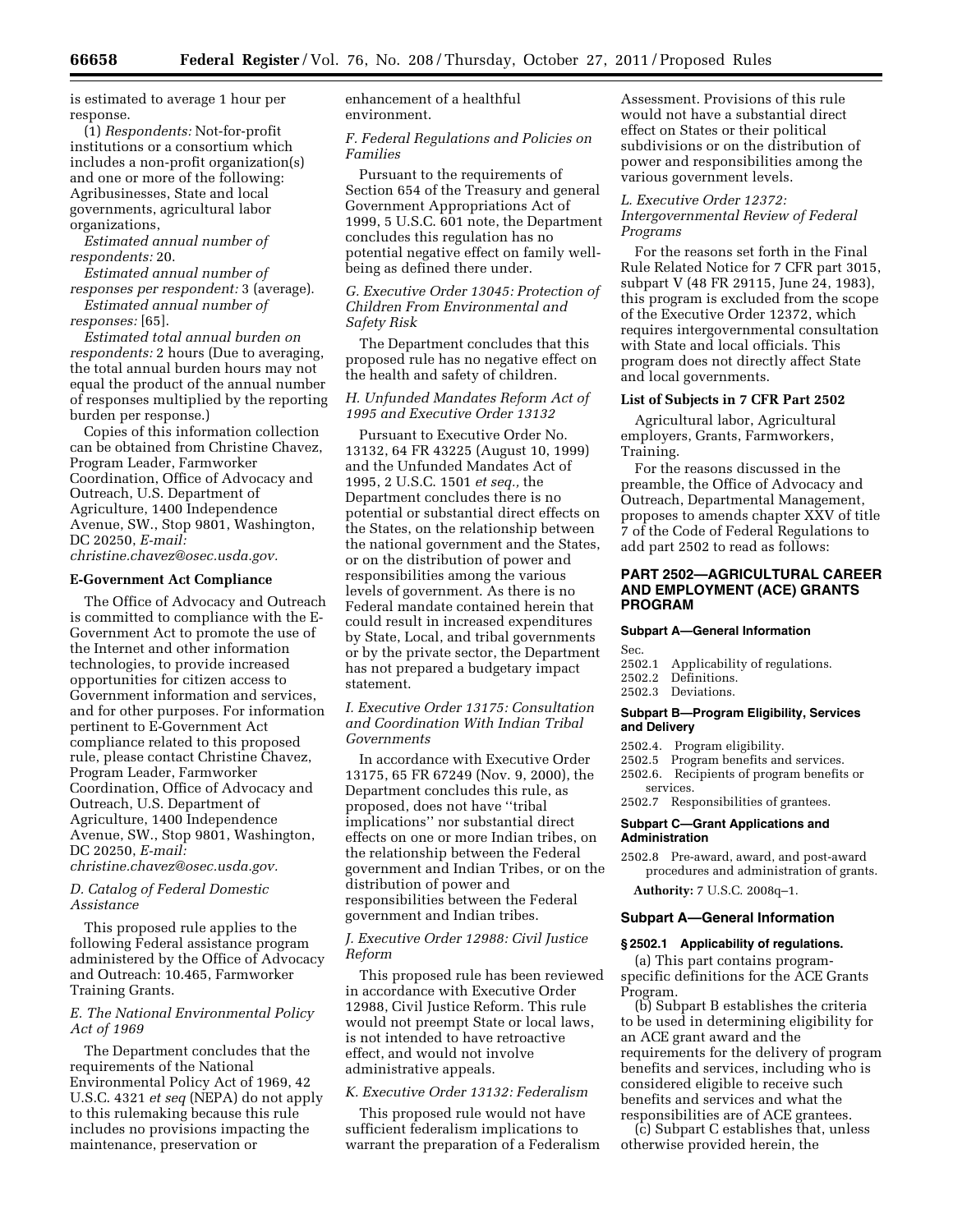procedures for applying for ACE grants, the processes to be followed by OAO in evaluating grant proposals and awarding program funds, and the procedures for post-award administration of ACE grants are those set forth at 7 CFR part 2500, Subparts A, B, C, D and E.

## **§ 2502.2 Definitions.**

As used in this part (unless otherwise indicated):

*Agency* means the Office of Advocacy and Outreach (OAO), an agency of the United States Department of Agriculture (USDA) or a successor agency.

*Agricultural Employer* means any person or entity which employs, as defined in the Migrant and Seasonal Agricultural Worker Protection Act, 29 U.S.C. 1802, individuals engaged in agricultural employment and may include farmers, ranchers, dairy operators, agricultural cooperatives, and farm labor contractors.

*Agricultural Employment* means any service or activity as defined in the Migrant and Seasonal Agricultural Worker Protection Act, 29 U.S.C. 1802, including any activity defined as ''agriculture'' in Section 3(f) or the Fair Labor Standards Act of 1938, 29 U.S.C. 203(f), any activity defined as "agricultural labor" in 26 U.S.C. 3121(g) (the Internal Revenue Code); as well as the handling, planting, drying, packing, packaging, processing, freezing, or grading prior to delivery for storage of any agricultural or horticultural commodity in its unmanufactured state.

*Authorized Departmental Officer*  (*ADO*) means the individual, acting within the scope of delegated authority, who is responsible for executing and administering awards on behalf of the U.S. Department of Agriculture.

*Community-based organization*  means a non-governmental organization with a well-defined constituency that includes all or part of a particular community.

*Consortium* means a group formed by entities with similar goals and objectives for the purpose of pooling resources to undertake a project that would otherwise be reasonably beyond the capabilities of any one member.

*Eligible entity,* as described in section 379C(a) of the Consolidated Farm and Rural Development Act (7 U.S.C. 2008q(a), means a non-profit organization, or a consortium of nonprofit organizations, agribusinesses, State and local governments, agricultural labor organizations, farmer or rancher cooperatives, and community-based organizations with the capacity to train farm workers.

*Farmworker* means an individual hired to perform agricultural

employment, including migrant, seasonal, and hired family farm workers. The term farmworker includes individuals who are not currently employed as a farmworker but who are actively seeking work as such. The term does not include agricultural employers or individuals who are self-employed.

*Grantee* means the organization designated in the grant award document as the responsible legal entity to which a grant is awarded.

*Legally present in the United States*  shall have the same meaning as the term ''lawfully present'' in the United States as defined at 8 CFR 103.12(a) (addressing eligibility for Title II Social Security benefits under Pub. L. 104– 193).

*Notice of Funding Availability (NOFA)* means a notice published in the **Federal Register** announcing the availability of money for the grants program which lists the application deadlines, eligibility requirements and locations where interested parties can get help in applying.

*Office of Advocacy and Outreach (OAO)* means the Office of Advocacy and Outreach, an office within the USDA's Departmental Management.

*Request for Proposal (RFP)* refers to a grant competition and is used interchangeably with the phrase grant application notice and solicitation for grant applications (SFA).

*Retaining an agricultural job* means continuing agricultural employment, including upgraded employment.

*Returning from an agricultural job*  means returning to a home area from a position in agricultural employment.

*Secretary* means the Secretary of Agriculture and any other officer or employee of the United States Department of Agriculture to whom the authority involved is delegated.

*Securing an agricultural job* means obtaining agricultural employment.

*State* means any of the States of the United States, the District of Columbia, the Virgin Islands, the Commonwealth of Puerto Rico, and Guam.

*United States worker (U.S. worker)*  shall have the same meaning as the term U.S. worker defined by the Department of Labor at 20 CFR 655.4.

*Upgrading an agricultural job* means advancement to a position in agricultural employment which offers more hours of work and/or better terms and conditions of employment and/or an increase in wages.

# **§ 2502.3 Deviations.**

Any request by the applicant or grantee for a waiver or deviation from any provision of this part shall be submitted to the ADO identified in the

agency specific requirements. OAO shall review the request and notify the applicant/grantee whether the request to deviate has been approved within 30 calendar days from the date of receipt of the deviation request. If the deviation request is still under consideration at the end of 30 calendar days, OAO shall inform the applicant/grantee in writing of the date when the applicant/grantee may expect the decision.

## **Subpart B—Program Eligibility, Services and Delivery**

## **§ 2502.4. Program eligibility.**

(a) Entities eligible to apply for and receive a grant under this part include:

(1) A non-profit organization (2) A consortium of nonprofit

organizations or;

(3) A consortium which includes a non-profit organization(s) and one or more of the following: Agribusinesses, State and local governments, agricultural labor organizations, farmer or rancher cooperatives, and community-based organizations with the capacity to train farm workers.

(b) Additional information about eligible entities may be included in the RFP. In addition, the RFP will specify the criteria by which an entity's capacity to train farm workers will be evaluated, but at a minimum, the entity shall be required to demonstrate that it has:

(1) An understanding of the issues facing hired farmworkers and conditions under which they work; and

(2) Familiarity with the agricultural industry in the geographic area to be served, including agricultural labor needs and existing services for farmworkers;

(3) The capacity to effectively administer a program of services and benefits authorized by the ACE program.

(c) An applicant will be required to submit application information to OAO, as specified in the RFP and/or FOA as part of the grant application.

#### **§ 2502.5 Program benefits and services.**

(a) The ACE grants program will be centrally administered by the USDA in a manner consistent with these regulations, as well as the pertinent requirements of 7 CFR part 3015, 7 CFR part 3016, 7 CFR part 3018, 7 CFR part 3019 and 7 CFR part 3052.

(b) The Office of Advocacy and Outreach (OAO) has been designated as the organizational unit responsible for administering the ACE program, including, among other things, determining the number and amount of grants to be awarded, the purposes for the grants to be awarded, as well as the